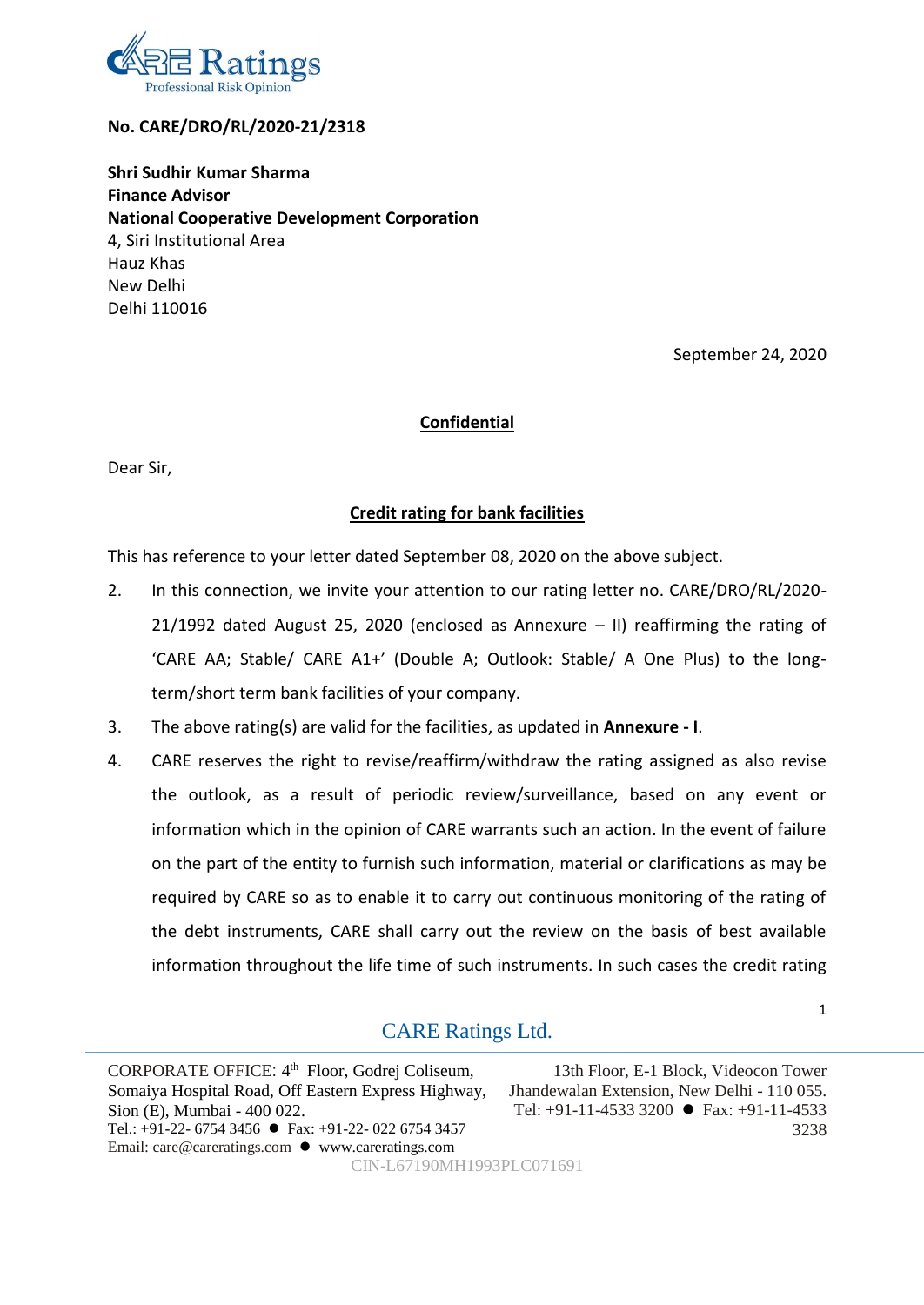

symbol shall be accompanied by "ISSUER NOT COOPERATING". CARE shall also be entitled to publicize/disseminate all the afore-mentioned rating actions in any manner considered appropriate by it, without reference to you.

5. All the other clauses vide our letter dated August 25, 2020 would continue to apply for the above rating(s).

If you need any clarification, you are welcome to approach us in this regard.

Thanking you,

Yours faithfully,

Deepste Panda

**Deepshi Panda Gaurav Dixit**  Analyst Associate Director deepshi.panda@careratings.com gaurav.dixit@careratings.com

Encl.: As above

Stammy Dinh ..

# CARE Ratings Ltd.

CORPORATE OFFICE: 4<sup>th</sup> Floor, Godrej Coliseum, Somaiya Hospital Road, Off Eastern Express Highway, Sion (E), Mumbai - 400 022. Tel.: +91-22- 6754 3456 Fax: +91-22- 022 6754 3457 Email: care@careratings.com ● www.careratings.com CIN-L67190MH1993PLC071691

13th Floor, E-1 Block, Videocon Tower Jhandewalan Extension, New Delhi - 110 055. Tel: +91-11-4533 3200 Fax: +91-11-4533 3238

2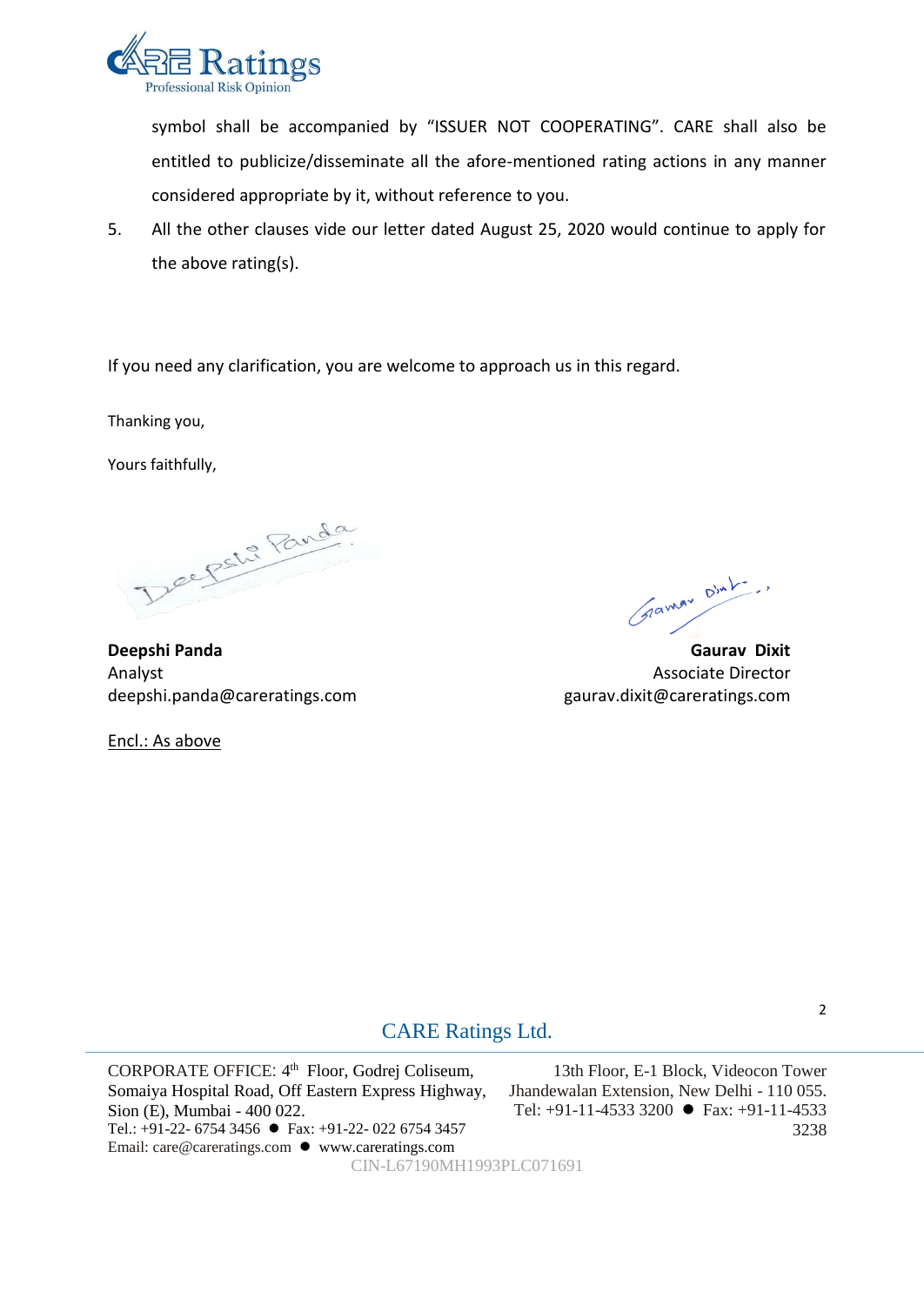#### **Disclaimer**

CARE's ratings are opinions on the likelihood of timely payment of the obligations under the rated instrument and are not recommendations to sanction, renew, disburse or recall the concerned bank facilities or to buy, sell or hold any security. CARE's ratings do not convey suitability or price for the investor. CARE's ratings do not constitute an audit on the rated entity. CARE has based its ratings/outlooks on information obtained from sources believed by it to be accurate and reliable. CARE does not, however, guarantee the accuracy, adequacy or completeness of any information and is not responsible for any errors or omissions or for the results obtained from the use of such information. Most entities whose bank facilities/instruments are rated by CARE have paid a credit rating fee, based on the amount and type of bank facilities/instruments. CARE or its subsidiaries/associates may also have other commercial transactions with the entity. In case of partnership/proprietary concerns, the rating /outlook assigned by CARE is, inter-alia, based on the capital deployed by the partners/proprietor and the financial strength of the firm at present. The rating/outlook may undergo change in case of withdrawal of capital or the unsecured loans brought in by the partners/proprietor in addition to the financial performance and other relevant factors. CARE is not responsible for any errors and states that it has no financial liability whatsoever to the users of CARE's rating.

Our ratings do not factor in any rating related trigger clauses as per the terms of the facility/instrument, which may involve acceleration of payments in case of rating downgrades. However, if any such clauses are introduced and if triggered, the ratings may see volatility and sharp downgrades.

## CARE Ratings Ltd.